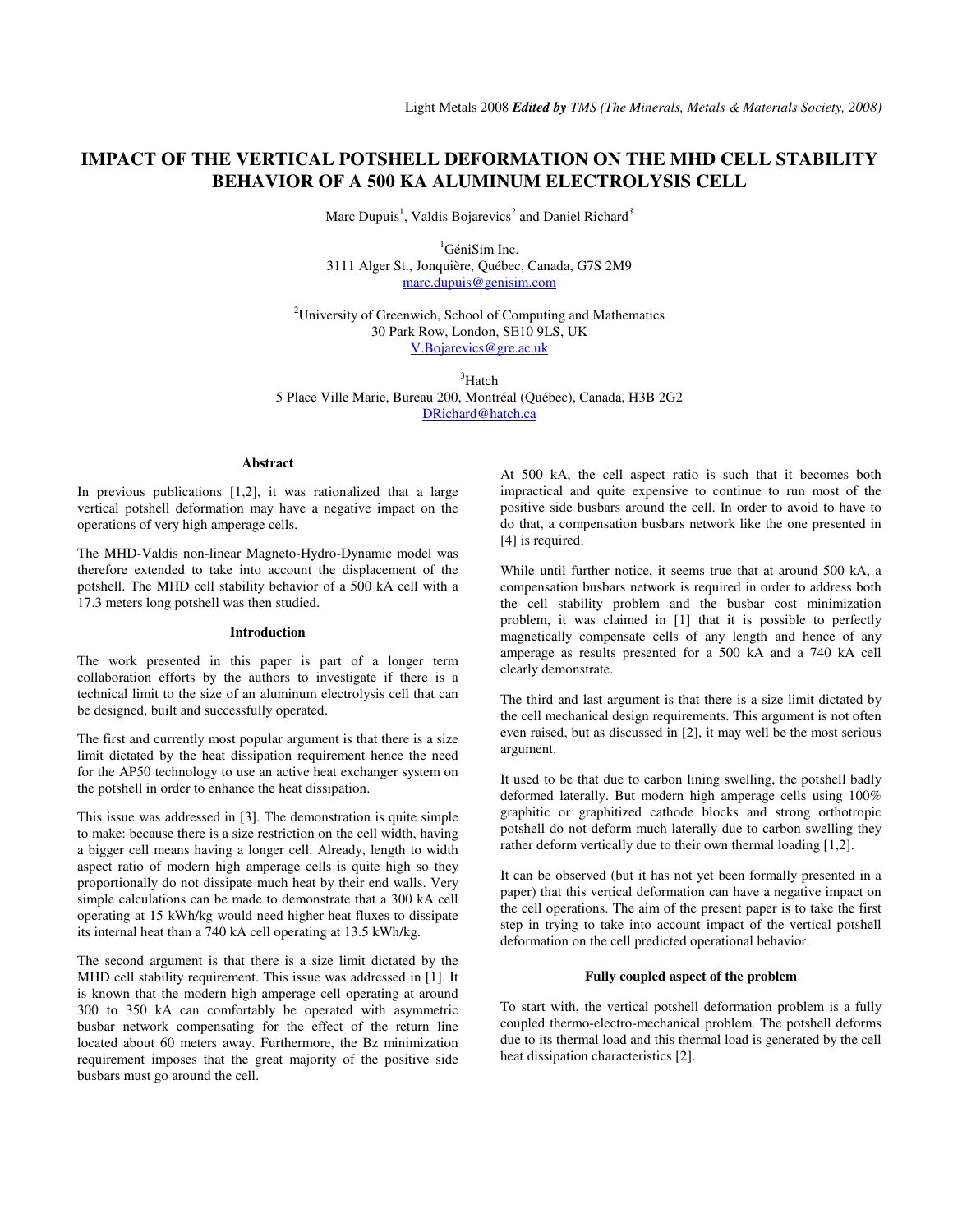Unfortunately, for a cell in operation, it is not as "easy" to develop a fully coupled thermo-electro-mechanical model as it was possible to do for a cell in its preheat phase [5,6], relatively speaking of course!

The added difficulties are coming from the added presence of the liquid zone where a lot of extra physics take place. The main impact of the vertical potshell deformation is the generation of a drastically longitudinally varying metal pad thickness. This variation in the metal pad thickness have an impact on the local sludge accumulation in the two ends that will have an impact on the local electrical resistance above the cathode that will have an impact on the longitudinal collector bars current pickup. All this drastically affects the MHD cell stability characteristic of the cell.

In the absence of a complex CFD component, it is not possible to model that complete interaction, but as a first step, it is possible to take into account some effects of the vertical potshell deformation in the MHD cell stability model.

#### **Weakly coupled mechanical and MHD models**

As demonstrated in [7], the metal pad horizontal current density has a strong influence on the MHD cell stability and the intensity of that horizontal current density is directly proportional to the metal pad thickness. With a vertically deformed potshell, there is a strong longitudinal variation of that horizontal current density even for the "static" bath/metal interface configuration.

A new version of MHD-Valdis cell stability model has been developed to take into account the longitudinal deformation of the cathode block surface as computed by the mechanical model [2] and hence take into account the strongly varying metal pad thickness and corresponding horizontal current density on the nonlinear MHD cell stability analysis.

## **500 kA demonstration cell**

The computed vertical potshell deformation for the base case (no cooling fins and no forced convection) 500 kA demonstration cell is presented in Figure 9 of [2]. There is about a 2.25 cm difference between the maximum potshell floor surface elevation at the center of the cell and the minimum elevation at the two ends.

In the present work, it is assumed that the relative vertical displacement of the cathode block top surface is identical to the computed relative vertical displacement of the potshell floor and that the vertical cathode block surface displacement is uniform along the width of the cell because there is no data available at this time to justify to do otherwise. Yet, it is important to notice that this is not a limitation of the new MHD-Valdis model extension that could accept any types of X-Y variable vertical surface topology, like a cathode surface erosion profile for example.



Figure 1. Metal pad bottom profile input

Figure 1 presents the metal pad bottom that has been input to the extended MHD-Valdis model based on the base case vertical displacement presented in Figure 9 of [2].

Before comparing the bath/metal interface oscillation evolution before and after considering the new bottom profile input, it is worth specifying that the 500 kA busbar design used in the present work is the one presented in Figure 1 of [8]. The base case 4.5 cm ACD, 20 cm metal pad thickness and flat bottom profile bath/metal interface oscillation evolution is presented in Figure 2. This type of oscillation evolution is characteristic of a stable cell prediction. The figure compares the results obtained with the updated MHD-Valdis model version using a flat bottom input with the results obtained using the previous MHD-Valdis version [8]. They are of course virtually identical.



Figure 2. The comparison of the MHD-VALDIS results before and after the variable bottom upgrade.

Figure 3 compares the bath/metal interface oscillation evolution of the same base case with flat bottom profile with the one predicted when using the bottom profile presented in Figure 1. Figure 4 compares the Fourier power spectra of the two interface waves presented in Figure 3. Results indicate that the latter case is predicted to be less stable than the base case.



Figure 3. The comparison of the MHD-VALDIS results with and without up to 2.25 cm of vertical displacement.



Figure 4. Effect of the vertical displacement (max 2.25 cm) on the interface wave Fourier power spectra.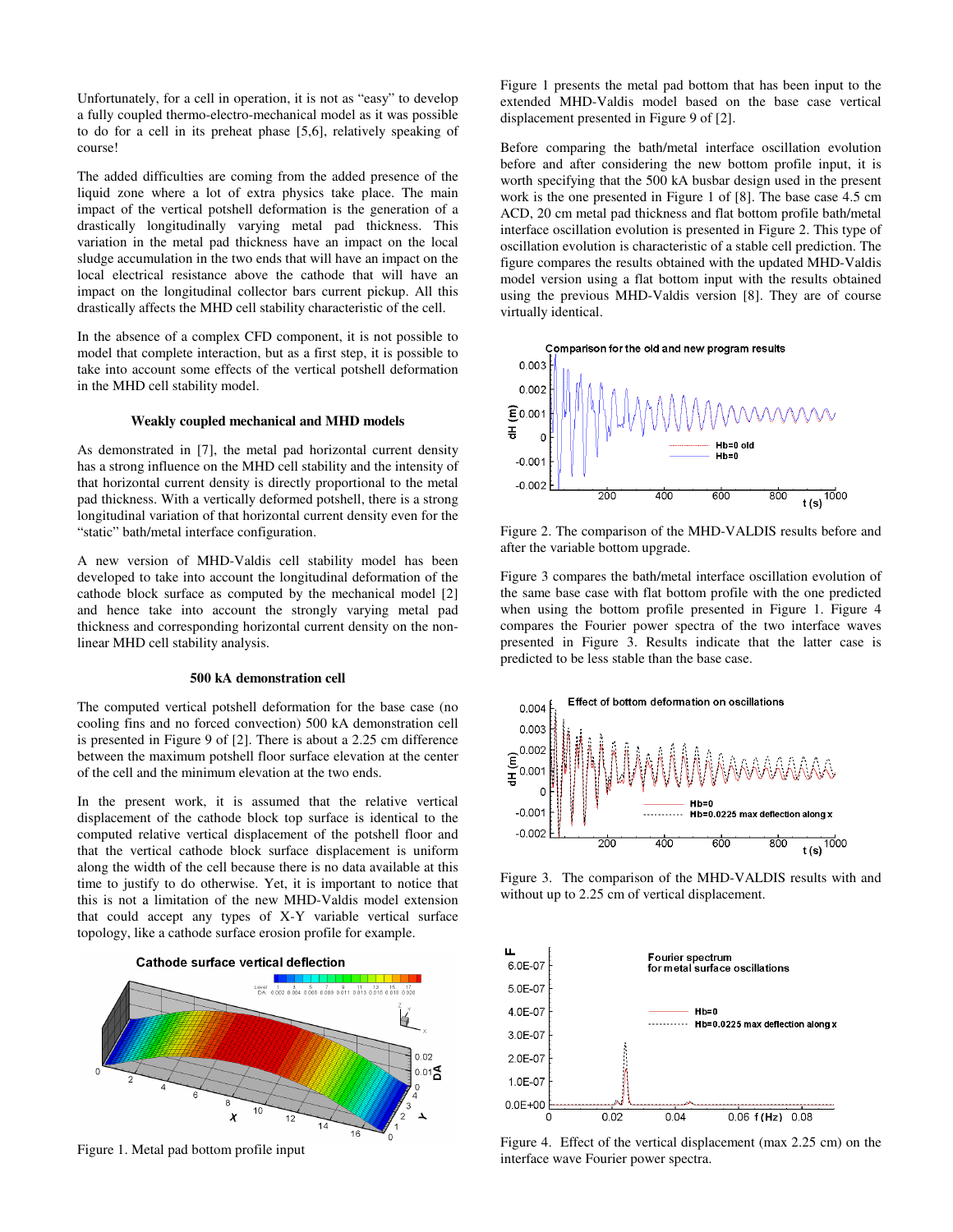The difference in cell stability is significant but not excessive because a 2.25 cm middle cathode surface upward displacement is not affecting too much the intensity of the horizontal current density when the metal pad thickness in on average 20 cm deep as we can see by comparing Figures 5 and 6 presenting the intensity of the lateral (Y) horizontal metal pad current density initially calculated using a flat bath/metal interface for both the flat bottom profile and the deflected one.



Figure 5. Lateral (Y) horizontal metal pad current density initially calculated using a flat bath/metal interface and a flat bottom profile.



Figure 6. Lateral (Y) horizontal metal pad current density initially calculated using a flat bath/metal interface and a deflected (2.25 cm max) bottom profile.

As argued in [2], it is very likely that the magnitude of the maximum relative vertical displacement will be more than 2.25 cm for an AP potshell design as those potshells have stiffer upper side wall than the potshell design modeled in [2]. For that reason, a second metal pad bottom profile, this time with a 4.5 cm maximum displacement (see figure 7) has also been modeled.



Figure 7. Metal pad bottom profile input

Figure 8 presents the corresponding intensity of the lateral (Y) horizontal metal pad current density calculated using a flat bath/metal interface.



Figure 8. Lateral (Y) horizontal metal pad current density initially calculated using a flat bath/metal interface and a deflected (4.5 cm max) bottom profile.

Figure 9 compares the bath/metal interface oscillation evolution of the flat bottom base case with the one predicted when using the bottom profile presented in Figure 7. Finally, Figure 10 compares the Fourier power spectra of the two interface waves presented in Figure 9.



Figure 9. The comparison of the MHD-VALDIS results with and without up to 4.5 cm of vertical displacement.



Figure 10. Effect of the vertical displacement (max 4.5 cm) on the interface wave Fourier power spectra.

This time, the cell stability is predicted to have been very significantly decreased. It is quite obvious that with 4.5 cm maximum bottom displacement and 20 cm average metal pad thickness, we are getting very close to the cell instability threshold clearly indicating that an excessive vertical potshell displacement can render a cell with a good busbar design unstable.

In that context, one can consider the importance of using counter measures like forced air cooling on the potshell walls in order to prevent such an excessive vertical potshell displacement, for example on the AP50 potshell.